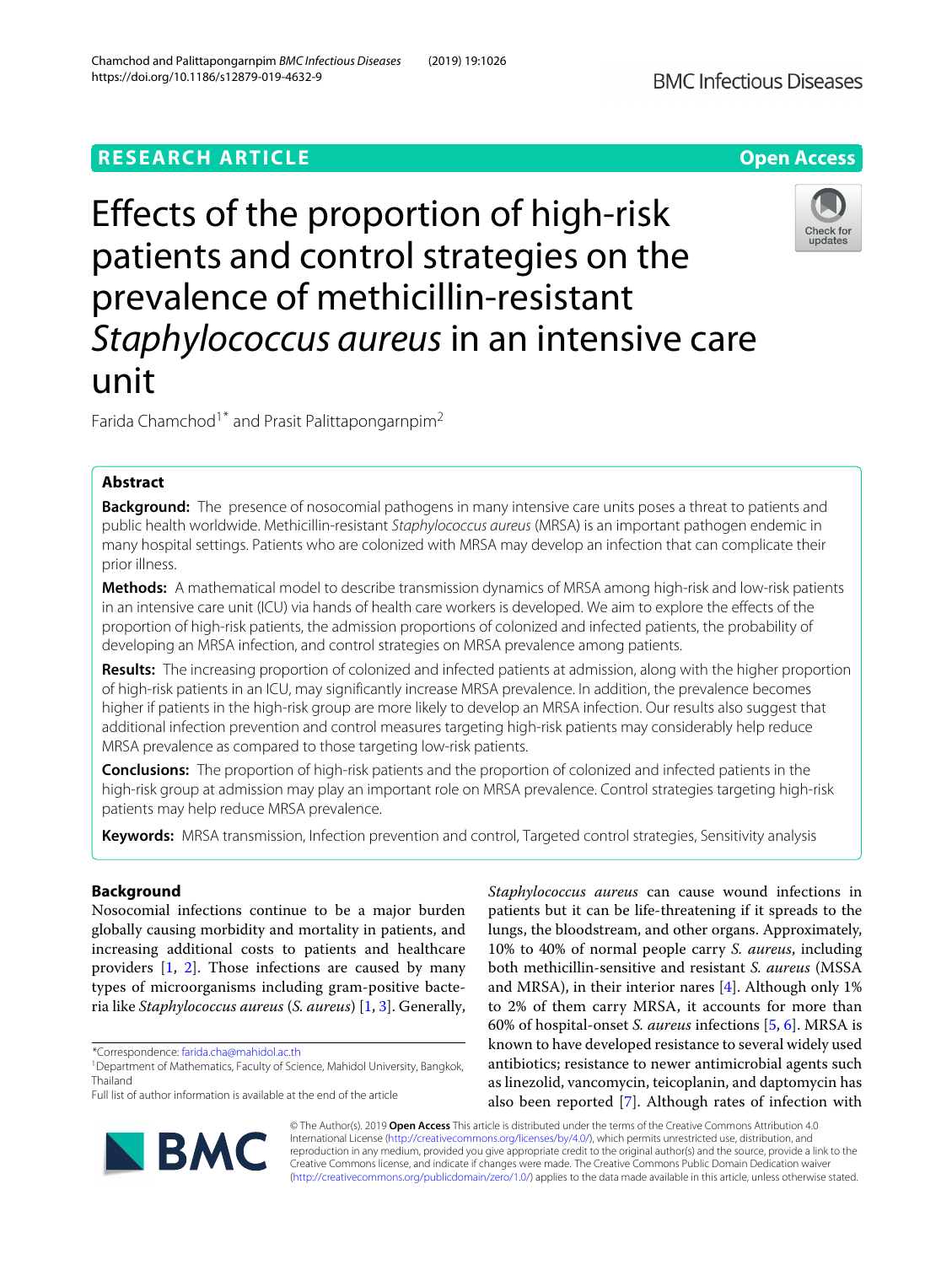MRSA have slowly declined in recent years, the disease risk still remains substantial and it is even more threatening when only limited numbers of antimicrobial agents are currently in develoment [\[8,](#page-9-1) [9\]](#page-9-2).

In a hospital setting, one of the most common places of MRSA colonization and infection is an intensive care unit (ICU)  $[10-12]$  $[10-12]$ . It serves as a reservoir for dissemination of colonized and infected patients in the hospital [\[13\]](#page-9-5). Approximately, 20% of infected patients will die from invasive MRSA infections in ICUs; therefore, it is very important to be able to identify the risk factors for colonization and active infection [\[14\]](#page-9-6). Risk factors for MRSA colonization and infection have been investigated in numerous studies[\[14](#page-9-6)[–18\]](#page-9-7). MRSA colonization itself is the most important risk factor for active infection [\[19\]](#page-9-8). Patients with certain comorbidities such as diabetes mellitus and chronic pulmonary disease have been reported to be at risk of MRSA infections [\[17,](#page-9-9) [20\]](#page-9-10). Preceding studies suggest that advanced age and patient demographics such as residence of a nursing home are also associated with MRSA colonization and infection [\[21,](#page-9-11) [22\]](#page-9-12). Other factors include prolonged hospitalization, exposure to invasive equipment or procedures, the presence of colonized or infected patients in the same area at the same time, previous hospitalization, and exposure to antibiotics [\[20,](#page-9-10) [23\]](#page-9-13).

Infection prevention and control is a fundamental key to prevent and reduce MRSA transmission in health care settings. Usually, control measures that have been implemented in hospitals vary widely and have demonstrated various degrees of success [\[24,](#page-9-14) [25\]](#page-9-15). Basic control recommendations often include hand hygiene practice, proper cleaning and disinfection of equipment and environment, implementation of a monitoring program, and contact precautions for MRSA colonized and infected patients [\[26,](#page-9-16) [27\]](#page-9-17). Note that the latter recommendation requires that colonized patients being placed in single or private rooms [\[27\]](#page-9-17). If rooms are not available, cohorting of patients is acceptable. In addition, if there are opportunities for improvement, hospitals may consider adopting other prevention approaches such as active surveillance for MRSA colonization and infection, implementing MRSA decolonization therapy, or implementing universal gowns and gloves [\[26,](#page-9-16) [27\]](#page-9-17). Although several preceding studies promote universal approaches, the merits of them are debated as some recommendations such as contact precautions or screening can be resource-intensive and costly [\[27,](#page-9-17) [28\]](#page-9-18). Consequently, alternative approaches such as enhanced hand-hygiene compliance and more targeted control strategies such as the use of decolonization therapy with high-risk patients and targeted screening are sometimes implemented [\[28,](#page-9-18) [29\]](#page-9-19).

Mathematical modeling is one of the important tools to investigate the spread of MRSA among patients in many studies [\[30,](#page-9-20) [31,](#page-9-21) [33–](#page-9-22)[36\]](#page-9-23). It can be used to understand the role influenced by different factors and the impact of implemented interventions. To our knowledge, in the deterministic framework, none of previous models have differentiated patients according to their risk of developing an MRSA infection, the probability of having unsuccessful treatment, and the probability of patients staying longer in an ICU. In this study, a mathematical model that patients are categorized into high-risk or low-risk groups was developed to investigate the impact of high-risk patients and control strategies on MRSA prevalence.

## **Methods**

## **Model formulation**

Within an ICU, patients are divided into two groups: highrisk and low-risk. In this work, high-risk patients are those who are more likely to be colonized with MRSA, have higher risks of developing an MRSA infection, stay in a facility longer, and are more likely to die from the infection. Low-risk patients are those who are not high-risk patients. Each group consists of three mutually exclusive classes: uncolonized  $(U_i)$ , colonized  $(C_i)$ , and infected  $(I_i)$ , for  $i = H, L$ . Note that the subscript *i* describes a group that patients belong to, either the high-risk group (*H*) or the low-risk group (*L*). Hence, the total number of patients in the ICU  $(N_p)$  is  $\sum_{i=H,L} U_i + C_i + I_i$ . For simplicity, it is assumed that there are no transitions between two groups of patients. HCWs are categorized into two classes: uncontaminated  $(H)$  and transiently contaminated  $(H_C)$ . The total number of HCWs  $(N_h)$  is given by  $H + H_C$ . To describe state movements of patients and HCWs in the compartmental model, the following assumptions are made.

**Admissions.** Patients are admitted to the ICU at a total rate of  $\Lambda$  with the proportion  $\theta$  of being in the high-risk group. In the high-risk group, the proportions λ*CH* and  $\lambda_{I}$  of patients are colonized and infected at admission, respectively. Moreover, for the low-risk group, the proportions λ*CL* and λ*IL* of patients are colonized and infected at admission. It is assumed that the total number of patients in the ICU remains constant so that the number of new admissions is equal to the number of patient discharges and deaths.

**Discharges.** Uncolonized patients in each group are discharged at a rate of  $\gamma_i$  for  $i = H, L$  where  $1/\gamma_i$  is the average length of stay in the ICU of group *i*. Colonized patients are discharged at a rate of  $(1 - p_i)\gamma_i$  for  $i = H, L$  where  $p_i$  is the probability that colonized patients in group *i* develop an MRSA infection. Additionally, colonized patients in the high-risk group are assumed to be more likely to develop an infection ( $p_H \geq p_L$ ) and stay longer in the ICU ( $1/\gamma_H$  <  $1/\gamma_L$ ). Infected patients are treated at a rate of  $v_i$  for  $i =$  $H, L$  where  $1/v_i$  is the average length of antimicrobial therapy. It is further assumed that it may take longer to treat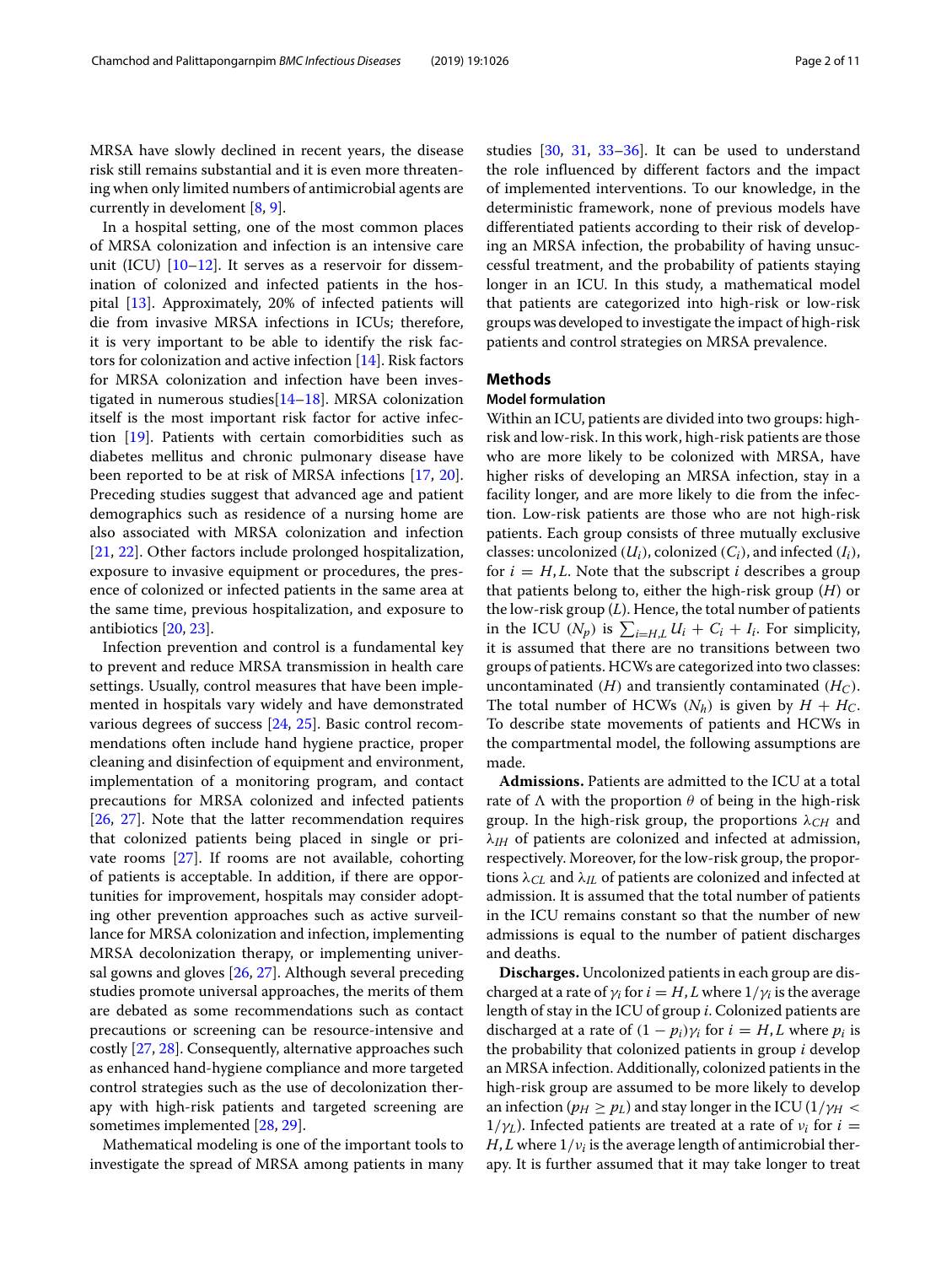infected patients in the high-risk group ( $v_L \geq v_H$ ). After treatment, infected patients either die from an MRSA infection with the probability  $d_i$  for  $i = H, L$  or become colonized patients again with the probability 1−*di*. Due to the shorter length of stay (LOS) of patients in the ICU as compared to the length of natural clearance of bacteria, we assume that there are no movements of patients from the colonized and infected compartments to the uncolonized compartment. This assumption is similar to one made in other previous studies [\[37,](#page-9-24) [38\]](#page-9-25).

**MRSA transmission.** Hands of HCWs are important vehicles for MRSA transmission from one patient to another. Here, transmission of MRSA from contaminated hands of HCWs to uncolonized patients in each group occurs at a rate of  $\frac{\beta}{N_p} H_c U_i$ , for  $i = H, L$ , where  $\beta$  is a transmission coefficient from a contaminated HCW to uncolonized patients. Such a term is based on an assumption that the probability of successful colonization and the average contact number between HCWs and patients are not different between high-risk and low-risk patients. Hands of uncontaminated HCWs can become contaminated with MRSA after contacting colonized or infected patients at a rate of  $\frac{\alpha_C}{N_p}(C_H + C_L)H + \frac{\alpha_I}{N_p}(I_H + I_L)H$ where  $\alpha_C$  and  $\alpha_I$  represent transmission coefficients of MRSA from colonized and infected patients to an uncontaminated HCW respectively, with  $\alpha_I > \alpha_C$ . In those terms, the probability of successful contamination in a HCW is assumed to be different during HCWs contacting colonized and infected patients.

**Infection prevention and control.** Standard control measures such as effective hand-washing are taken into account via the average time that HCWs stay contaminated  $(1/\eta)$  and the probabilities of successful colonization and contamination  $(q, q_C,$  and  $q_I$ ). If hand hygiene compliance is high (or equivalently  $1/\eta$ , *q*, *q*<sub>C</sub>, and *q*<sub>I</sub> are small), MRSA is unlikely to be transmitted among patients. Two parameters that particularly reflect additional and targeted measures to control the spread of MRSA among patients include a reduction term for infected patients  $(1 - \kappa, 0 \le \kappa \le 1)$  and another reduction term for high-risk patients  $(1 - \sigma, 0 \le \sigma \le 1)$ . If those targeted measures towards high-risk patients completely help prevent MRSA transmission, we have  $\sigma =$ 1. Similarly, if those targeted measures towards infected patients entirely prevent transmission of MRSA, then we have  $\kappa$  = 1. All the transmission terms after incorporating additional and targeted control factors become  $\frac{1}{(1-\sigma)}\frac{\beta}{N_p}H_C U_H$ ,  $(1-\sigma)\frac{\alpha_C}{N_p}\tilde{C_H}H$ , and  $(1-\kappa)\frac{\alpha_I}{N_p}((1-\sigma)I_H+1)$  $I_L$ ) $H$ .

<span id="page-2-0"></span>From the aforementioned assumptions, a model for describing transmission dynamics of MRSA among highrisk and low-risk patients via hands of HCWs is described by

$$
\frac{dU_H}{dt} = (1 - \lambda_{CH} - \lambda_{IH})\theta \Lambda - (1 - \sigma) \frac{\beta}{N_p} H_C U_H - \gamma_H U_H,
$$
\n
$$
\frac{dG_H}{dt} = \lambda_{CH}\theta \Lambda + (1 - d_H)\nu_H I_H + (1 - \sigma) \frac{\beta}{N_p} H_C U_H - \gamma_H C_H,
$$
\n
$$
\frac{dH_H}{dt} = \lambda_{IH}\theta \Lambda + p_H \gamma_H C_H - \nu_H I_H,
$$
\n
$$
\frac{dU_L}{dt} = (1 - \lambda_{CL} - \lambda_{IL})(1 - \theta) \Lambda - \frac{\beta}{N_p} H_C U_L - \gamma_L U_L,
$$
\n
$$
\frac{dU_L}{dt} = \lambda_{CL}(1 - \theta) \Lambda + (1 - d_L)\nu_L I_L + \frac{\beta}{N_p} H_C U_L - \gamma_L C_L,
$$
\n
$$
\frac{dH_L}{dt} = \lambda_{IL}(1 - \theta) \Lambda + p_L \gamma_L C_L - \nu_L I_L,
$$
\n
$$
\frac{dH_L}{dt} = \eta H_C - \frac{\alpha_C}{N_p}((1 - \sigma)C_H + C_L)H - (1 - \kappa) \frac{\alpha_I}{N_p}((1 - \sigma)I_H + I_L)H,
$$
\n
$$
\frac{dH_C}{dt} = \frac{\alpha_C}{N_p}((1 - \sigma)C_H + C_L)H + (1 - \kappa) \frac{\alpha_I}{N_p}((1 - \sigma)I_H + I_L)H - \eta H_C,
$$
\n(1)

 $\mathbf{w}$  with  $\Lambda = (\gamma_H U_H + (1 - p_H)\gamma_H C_H + d_H v_H I_H) + (\gamma_L U_L +$  $(1 - p_L)\gamma_L C_L + d_L \nu_L I_L$ ). A flow diagram for describing the compartmental model is illustrated in Fig. [1](#page-3-0) and parameter descriptions are summarized in Table [1.](#page-4-0)

## **The basic reproduction number**

For a special case, when there are no admissions of colonized and infected patients in both groups in the ICU,  $\lambda_{CH} = \lambda_{IH} = \lambda_{CL} = \lambda_{IL} = 0$ , there is an MRSA-free steady state of  $(1)$  and it is given by

$$
\begin{array}{lll} E^0 & = (I^0_H, C^0_H, I^0_H, U^0_L, C^0_L, I^0_L, H^0, H^0_C) \\ & = \left(\frac{\theta\gamma_L N_p}{[(1-\theta)\gamma_H+\theta\gamma_L]}, 0, 0, \frac{(1-\theta)\gamma_H N_p}{[(1-\theta)\gamma_H+\theta\gamma_L]}, 0, 0, N_h, 0\right). \end{array}
$$

Then, the basic reproduction number can be calculated by the next-generation matrix. Two matrices, **F** and **V**, can be obtained from the Jacobian matrices at the MRSAfree steady state  $E^0$  of the F-matrix describing new infections and the V-matrix describing compartmental movements [\[48\]](#page-9-26):

$$
\mathbf{F} = \begin{bmatrix} 0 & 0 & \frac{(1-\sigma)\beta}{N_p} U_H^0 & 0 & 0 \\ 0 & 0 & \frac{\beta}{N_p} U_L^0 & 0 & 0 \\ \frac{(1-\sigma)\alpha_C}{N_p} H^0 & \frac{\alpha_C}{N_p} H^0 & 0 & \frac{(1-\kappa)(1-\sigma)\alpha_I}{N_p} H^0 & \frac{(1-\kappa)\alpha_I}{N_p} H^0 \\ 0 & 0 & 0 & 0 & 0 \\ 0 & 0 & 0 & 0 & 0 \end{bmatrix}
$$
and  

$$
\mathbf{V} = \begin{bmatrix} \gamma_H & 0 & 0 & -(1-d_H)\nu_H & 0 \\ 0 & \gamma_L & 0 & 0 & -(1-d_L)\nu_L \\ 0 & 0 & \eta & 0 & 0 \\ -p_H \gamma_H & 0 & 0 & \nu_H & 0 \\ 0 & -p_L \gamma_L & 0 & 0 & \nu_L \end{bmatrix}.
$$

The basic reproduction number is defined as the spectral radius of **FV**−1:

<span id="page-2-1"></span>
$$
R_0^2 = \frac{(1-\sigma)^2 \beta \alpha_C}{\eta(1-(1-d_H)p_H)\gamma_H} \frac{\theta \gamma_L}{[(1-\theta)\gamma_H+\theta \gamma_L]} \frac{N_h}{N_p} + \frac{(1-\sigma)^2 (1-\kappa)p_H \beta \alpha_I}{\eta(1-(1-d_H)p_H)\gamma_H} \frac{\theta \gamma_L}{[(1-\theta)\gamma_H+\theta \gamma_L]} \frac{N_h}{N_p} + \frac{\beta \alpha_C}{\eta(1-(1-d_L)p_L)\gamma_L} \frac{(1-\theta)\gamma_H}{[(1-\theta)\gamma_H+\theta \gamma_L]} \frac{N_h}{N_p} + \frac{(1-\kappa)p_L \beta \alpha_I}{\eta(1-(1-d_L)p_L)\nu_L} \frac{(1-\theta)\gamma_H+\theta \gamma_L]} \frac{N_h}{N_p}.
$$
 (2)

Hence, when there are no admissions of colonized and infected patients in the ICU, MRSA dies out from the patient population if  $R_0 < 1$  and it persists among patients if  $R_0 > 1$ .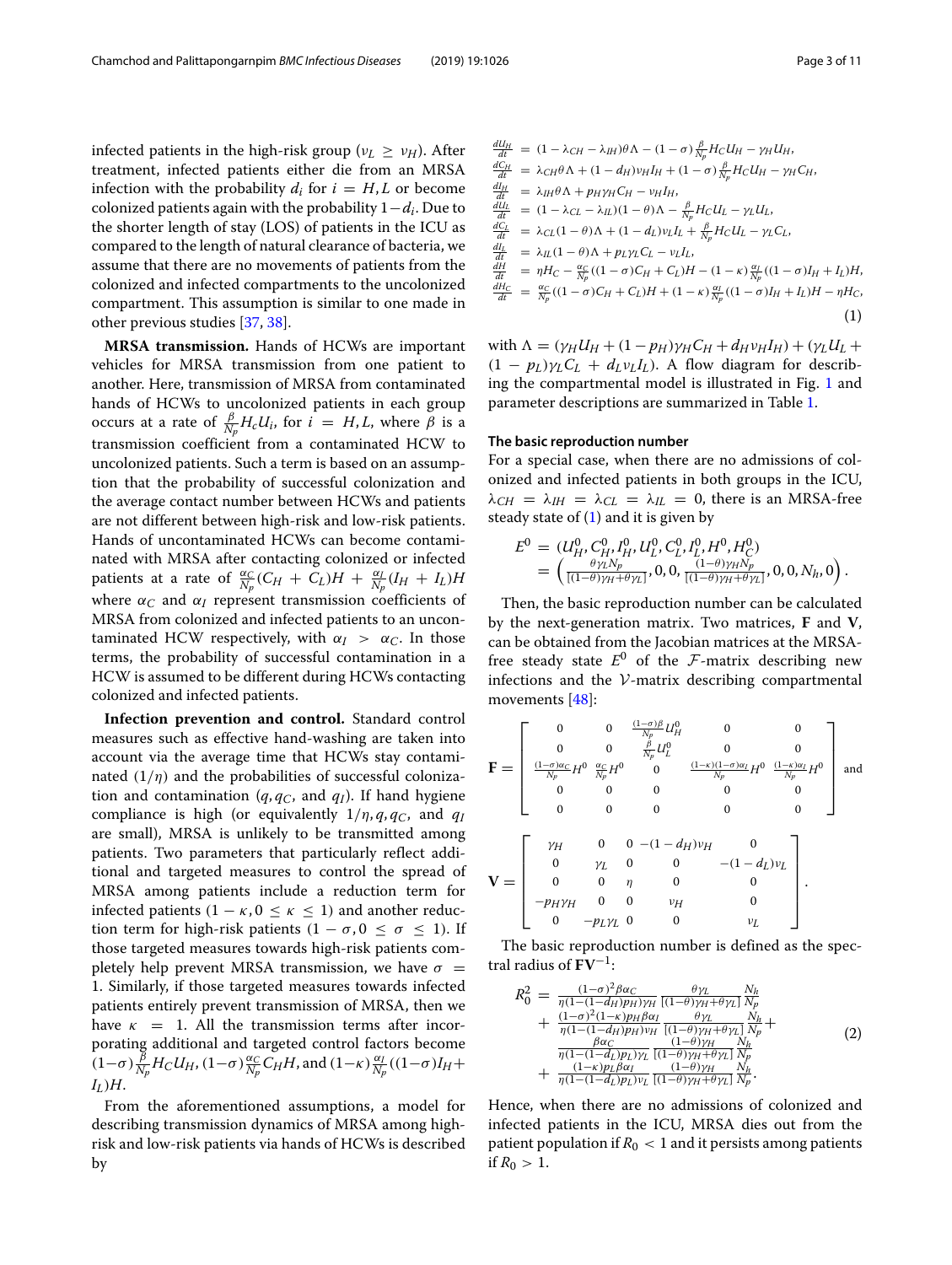

<span id="page-3-0"></span>As admissions of colonized patients and discharges of patients are generally present in the ICU, the above case may not be possible in reality. MRSA may persist even if  $R_0$  < 1 when there are admissions of colonized or infected patients. Note that when  $\lambda_{CH} \neq 0$  and  $\lambda_{CL} \neq 0$ , there exists only a disease-present steady state of [\(1\)](#page-2-0). This can be proved by contradiction and it is omitted here. Due to several nonlinear terms in the model, calculating the disease-present steady state (*E*∗) explicitly is not possible. Hence, the effects of certain parameters in the model on the prevalence of MRSA colonization or infection are numerically investigated.

## **Sensitivity analysis**

To identify important parameters that significantly influence MRSA prevalence in the ICU, sensitivity indices at the endemic steady state to the model parameters are calculated. We follow the steps in [\[49\]](#page-9-27) to calculate the indices. The normalized forward sensitivity index of a variable  $X_i$  with respect to a parameter  $p_i$  is defined by

$$
\omega_{p_i}^{X_i} = \frac{\partial X_i}{\partial p_i} \frac{p_i}{X_i}.
$$

Since there are eight state variables at the endemic steady state (*E*∗) and twenty parameters in the model, for ease of notation  $(U_H, C_H, \ldots, H_C)$  is relabeled by  $(X_1, X_2, \ldots, X_8)$ and  $(\theta, \lambda_{CH}, \ldots, N_p)$  by  $(p_1, p_2, \ldots, p_{20})$ . In addition, the steady state Eq. [\(1\)](#page-2-0) can be written as

 $f_i(X_1, X_2, \ldots, X_8; p_1, p_2, \ldots, p_{20}) = 0$  for  $i = 1, 2, \ldots, 8$ . Differentiating both sides of the equations gives

$$
\sum_{i=1}^8 \frac{\partial f_k}{\partial X_i} \frac{\partial X_i}{\partial p_j} = -\frac{\partial f_k}{\partial p_j}.
$$

for  $1 \leq k \leq 8$  and  $1 \leq j \leq 20$ . Equivalently, the above system can be written in a matrix form as

$$
JZ^{(j)}=B^{(j)}
$$

where  $J$  is the Jacobian matrix of  $(1)$  at the endemic steady state and we have  $Z^{(j)} = \left\lceil \frac{\partial X_i}{\partial p_j} \right\rceil$  $\mathbf{g}_{\times 1}$ , and  $B^{(j)} = \left[ -\frac{\partial f_i}{\partial p_j} \right]$  $8\times1$ for  $i = 1, 2, \ldots 8$ . Consequently,  $Z^{(j)}$  can be calculated and the sensitivity index of a variable  $X_i$  to the parameter  $p_i$ can be obtained by multiplying  $\frac{\partial X_i}{\partial p_j}$  with  $\frac{p_j}{X_i}$ . By repeating the procedure with other parameters, sensitivity indices of state variables at the endemic steady state to the model parameters are obtained and shown in Table [2.](#page-5-0) The plus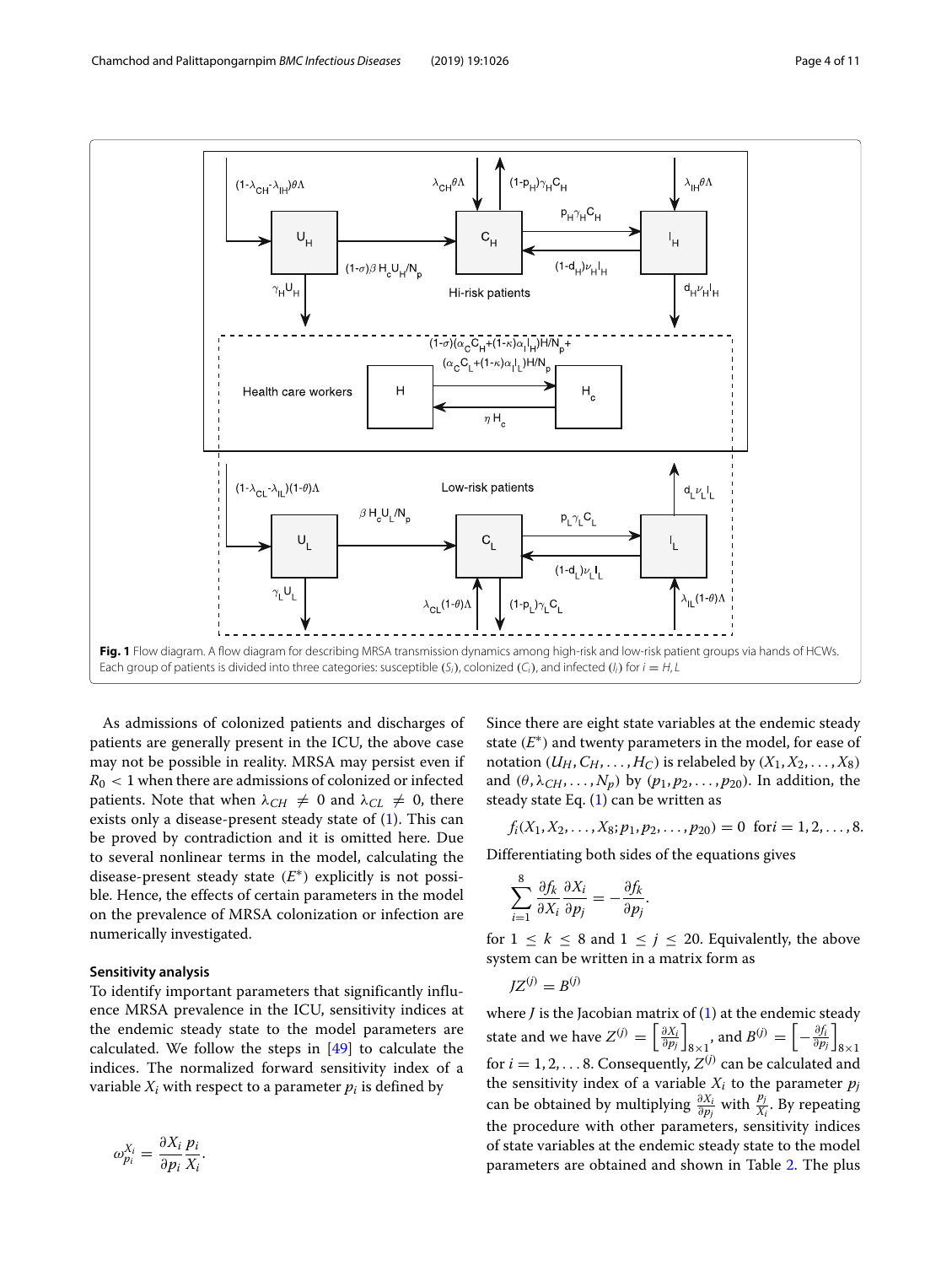| Description                                                                              | Symbol(s)                                             | Value(s)                          | References   |
|------------------------------------------------------------------------------------------|-------------------------------------------------------|-----------------------------------|--------------|
| Proportion of high-risk patients                                                         | $\theta$                                              | 0.5,[0,1]                         | $[39]$       |
| Proportions of colonized patients in the high-risk and<br>low-risk groups at admission   | $\lambda_{CH}$ , $\lambda_{Cl}$                       | 0.2, 0.05                         | [40]         |
| Proportions of infected patients in the high-risk and<br>low-risk groups at admission    | $\lambda_{I H}$ , $\lambda_{II}$                      | 0.01, 0                           | $[41]$       |
| Discharge rates of uncolonized and colonized<br>patients in the                          | $\gamma_H$ , $\gamma_L$ high-risk and low-risk groups | 1/9, 1/5                          | [29, 42, 43] |
| Probabilities of developing an MRSA infection in high-<br>risk and low-risk patients     | $p_H, p_L$                                            | 0.2, 0.05                         | [41, 44]     |
| Treatment rates for high-risk and low-risk patients                                      | $\nu_H$ , $\nu_I$                                     | 1/10, 1/5                         | $[45]$       |
| Probabilities of MRSA-related death in high-risk and<br>low-risk patients                | $d_H, d_I$                                            | 0.3, 0.15                         | [14, 39, 46] |
| Total numbers of patients                                                                | $N_{D}$                                               | 48                                |              |
| Ratio of patients to HCWs                                                                | r                                                     | 4                                 | $[39]$       |
| Decontamination rate in HCWs                                                             | $\eta$                                                | 24                                | [13]         |
| Per capita contact rate                                                                  | C                                                     | 1.38                              | $[30]$       |
| Probability of successful colonization                                                   | q                                                     | 0.01                              | [13, 31]     |
| Probability of successful contamination for colonized<br>and infected patients           | $q_C, q_I$                                            | 0.17, 0.25                        | [13, 32]     |
| Transmission coefficient from contaminated HCWs to<br>uncolonized patients               | $\beta$                                               | cqN <sub>p</sub>                  |              |
| Transmission coefficients from colonized and infected<br>patients to uncontaminated HCWs | $\alpha_{\mathcal{C}}, \alpha_{\mathcal{C}}$          | $cq_CN_D$ , cq <sub>1</sub> $N_D$ |              |
| Control factor for targeted measures on high-risk<br>patients                            | $\sigma$                                              | 0.5, [0, 1]                       | varying      |
| Control factor for targeted measures on infected<br>patients                             | к                                                     | 0.5, [0, 1]                       | varying      |

<span id="page-4-0"></span>**Table 1** List of parameters for MRSA transmission among high-risk and low-risk patients via HCWs

(minus) sign of a calculated value indicates that a state variable increases (decreases) when a parameter increases while the value reflects a magnitude of impact.

## **Results**

To investigate the effects of certain parameters, including the admission proportions of colonized and infected patients in the high-risk and low-risk groups, the probability of developing an MRSA infection, and control factors on the prevalence of MRSA, numerical simulations are carried out. Based on the parameter values used in this study, the basic reproduction number is approximately 0.55. The approximation is obtained from the formula of  $R_0$  in  $(2)$  with the intermediate level of infection prevention and control towards high-risk and infected groups of patients ( $\sigma = \kappa = 0.5$ ). This leads to the overall prevalence of MRSA of 25% among patients and an acquisition rate of 10% in our baseline results. Note that here we define the acquisition rate as a percentage of patients who become colonized or infected with MRSA during their hospital stays. Hence, the quantity is approximately obtained from a subtraction

of MRSA prevalence in the ICU and MRSA admission prevalence.

Figure [2a](#page-6-0) shows that when the proportion of high-risk patients at admission is small ( $\theta = 0.2$ ), both of the admission proportions of colonized and infected patients in the high-risk and low-risk groups determine MRSA prevalence in the ICU. The higher proportions of colonized and infected patients in both groups at admission may result in the higher prevalence of MRSA. In Fig. [2b](#page-6-0), when the proportion of high-risk patients at admission is intermediate ( $\theta = 0.5$ ), the proportion of colonized and infected patients in the low-risk group at admission may only have a small impact on the prevalence of colonized and infected patients in the ICU. Changes in such term result in a smaller change of MRSA prevalence than changes in the proportion of colonized and infected patients in the high-risk group at admission. Such an impact becomes even smaller when the proportion of high-risk patients at admission becomes higher ( $\theta =$  $(0.8)(\text{see Fig. 2c})$  $(0.8)(\text{see Fig. 2c})$  $(0.8)(\text{see Fig. 2c})$ . Figure [2d](#page-6-0)-f demonstrate the increasing prevalence of MRSA infection according to the increasing probabilities of developing infections of colonized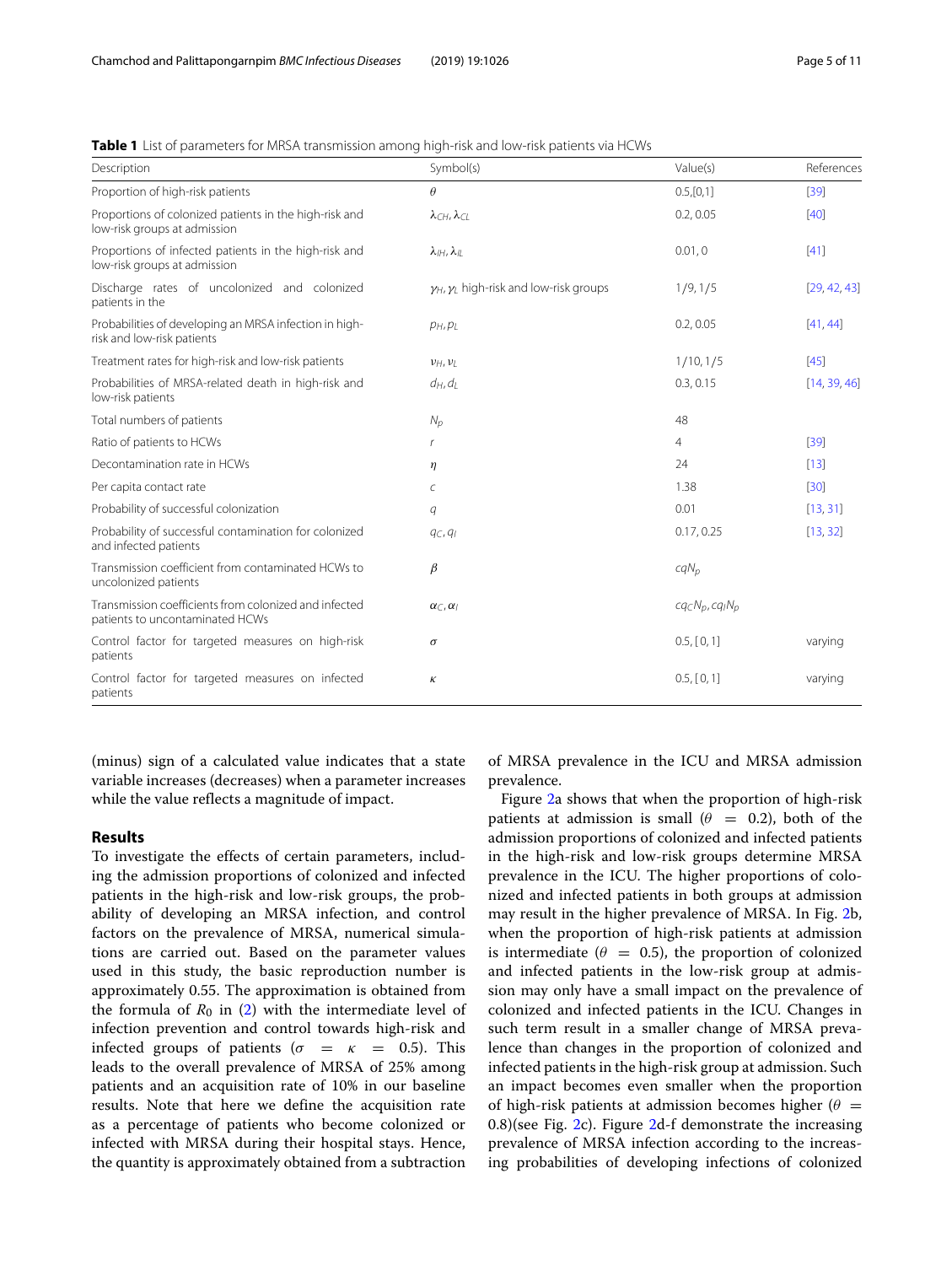<span id="page-5-0"></span>

|                                | $U_H$           | $C_{H}%$  | ΙH        | $U_L$     | $C_L$     | $I_L$     | H         | $H_C$     |
|--------------------------------|-----------------|-----------|-----------|-----------|-----------|-----------|-----------|-----------|
|                                | High-risk group |           |           |           |           |           |           |           |
| $\theta$                       | $+1.4147$       | $-0.0006$ | $-0.0006$ | $-1.9996$ | $-2.0023$ | $-2.0010$ | $+0.0018$ | $-0.3578$ |
| $\lambda$ CH                   | $-0.6376$       | $+1.2227$ | $+1.0608$ | $+0.2531$ | $+0.2613$ | $+0.2591$ | $-0.0051$ | $+1.0293$ |
| $\lambda_{\parallel\parallel}$ | $-0.0406$       | $+0.0466$ | $+0.2140$ | $+0.0127$ | $+0.0132$ | $+0.0130$ | $-0.0003$ | $+0.0632$ |
| $\gamma_H$                     | $-0.7898$       | $+0.0019$ | $+1.0064$ | $+0.9999$ | $+1.0024$ | $+1.0015$ | $-0.0016$ | $+0.3160$ |
| $\nu_H$                        | $+0.0814$       | $-0.0002$ | $-1.0002$ | 0.0000    | $-0.0011$ | $-0.0008$ | $+0.0007$ | $-0.1353$ |
| $d_H$                          | $+0.0313$       | $-0.0840$ | $-0.0699$ | 0.0000    | $-0.0005$ | $-0.0004$ | $+0.0003$ | $-0.0672$ |
| $p_H$                          | $-0.1284$       | $+0.1632$ | $+0.9675$ | 0.0000    | $+0.0019$ | $+0.0014$ | $-0.0012$ | $+0.2429$ |
| Low-risk group                 |                 |           |           |           |           |           |           |           |
| $\lambda_{CL}$                 | $-0.0036$       | $+0.0003$ | $+0.0003$ | $-0.0527$ | $+0.9766$ | $+0.7107$ | $-0.0009$ | $+0.1722$ |
| $\lambda_{\parallel}$          | $-0.0007$       | 0.0000    | 0.0000    | $-0.0011$ | $+0.0166$ | $+0.2840$ | 0.0000    | $+0.0053$ |
| $\gamma_L$                     | $+0.7050$       | $-0.0003$ | $-0.0003$ | $-0.9996$ | $-1.0089$ | $-0.0065$ | $+0.0009$ | $-0.1717$ |
| $v_L$                          | $+0.0026$       | 0.0000    | 0.0000    | 0.0000    | $-0.0001$ | $-1.0001$ | 0.0000    | $-0.0086$ |
| $d_{L}$                        | $+0.0004$       | 0.0000    | 0.0000    | 0.0000    | $-0.0105$ | $-0.0040$ | 0.0000    | $-0.0018$ |
| $p_L$                          | $-0.0036$       | 0.0000    | 0.0000    | 0.0000    | $+0.0445$ | $+0.7601$ | $-0.0001$ | $+0.0141$ |
| Others                         |                 |           |           |           |           |           |           |           |
| $\sigma$                       | $+0.0017$       | $-0.0032$ | $-0.0028$ | $-0.0003$ | $-0.0069$ | $-0.0052$ | $+0.0041$ | $-0.8254$ |
| к                              | $+0.0001$       | $-0.0003$ | $-0.0002$ | 0.0000    | $-0.0011$ | $-0.0008$ | $+0.0007$ | $-0.1439$ |
| $\beta$                        | $-0.0010$       | $+0.0018$ | $+0.0015$ | 0.0000    | $+0.0080$ | $+0.0059$ | 0.0000    | $+0.0028$ |
| $\alpha_C$                     | $-0.0008$       | $+0.0015$ | $+0.0013$ | 0.0000    | $+0.0068$ | $+0.0051$ | $-0.0043$ | $+0.8590$ |
| $\alpha$                       | $-0.0001$       | $+0.0003$ | $+0.0002$ | 0.0000    | $+0.0011$ | $+0.0008$ | $-0.0007$ | $+0.1439$ |
| $\eta$                         | $+0.0010$       | $-0.0018$ | $-0.0015$ | 0.0000    | $-0.0080$ | $-0.0059$ | $+0.0050$ | $-1.0028$ |
| $N_p$                          | $+1.0018$       | $-0.0033$ | $-0.0029$ | $+0.0001$ | $-0.0149$ | $-0.0110$ | $+0.0043$ | $-0.8738$ |

**Table 2** Sensitivity indices of the state variables at the endemic steady state to the related parameters

The plus (minus) sign indicates that a state variable increases (decreases) when a parameter increases while the value reflects a magnitude of impact

patients in the high-risk and low-risk groups. When the proportion of high-risk patients is small in comparison to low-risk patients, both of the probabilities of developing infections in the high-risk and low-risk groups influence the prevalence of infected patients in the ICU. However, such an impact may decline resulting from the probability of becoming infected with MRSA in the low-risk group having a smaller effect when the proportion of high-risk patients in the ICU becomes higher (see Fig. [2e](#page-6-0)-f ).

To explore how the control factors ( $\sigma$  and  $\kappa$ ) that reflect infection prevention and control strategies towards highrisk patients and patients infected with MRSA influence MRSA prevalence in the ICU, both of the control factors are varied as shown in Fig. [3a](#page-7-0)-f. It can be clearly seen that the control factor related to targeted control measures towards high-risk patients plays a greater role in reducing MRSA prevalence in patients as compared to the control factor related to targeted control measures towards infected patients. In addition, the trend does not change even if the proportion of high-risk patients at admission increases.

According to Table [2,](#page-5-0) the most sensitive parameter is the proportion of high-risk patients in the ICU  $(\omega_{\theta}^{C_L, I_L} \approx$ −2). Other important parameters include the proportions of colonized patients at admission of the high-risk and low-risk groups, treatment rates, discharge rates, decontamination rate of HCWs, transmission coefficient from colonized patients to uncontaminated HCWs, numbers of patients, and control factor related to targeted measures on high-risk patients. In addition, the sensitivity indices suggest that MRSA prevalence among patients in the high-risk group significantly increases according to the higher proportion of colonized patients of the high-risk group at admission ( $\omega_{\lambda_{CH}}^{C_H, I_H} = 1.2227, 1.0608$ ). For the higher prevalence of MRSA infection, it may also involve some other factors such as a higher discharge rate, the higher probability of developing an MRSA infection, and a lower treatment rate in highrisk patients  $\left(\omega_{\gamma_{H},p_{H},\nu_{H}}^{J_{H}}=1.0064,0.9675,-1.0002\right)$ . The sensitivity indices also suggest that the higher proportion of colonized patients at admission, a lower discharge rate, a lower treatment rate, and the higher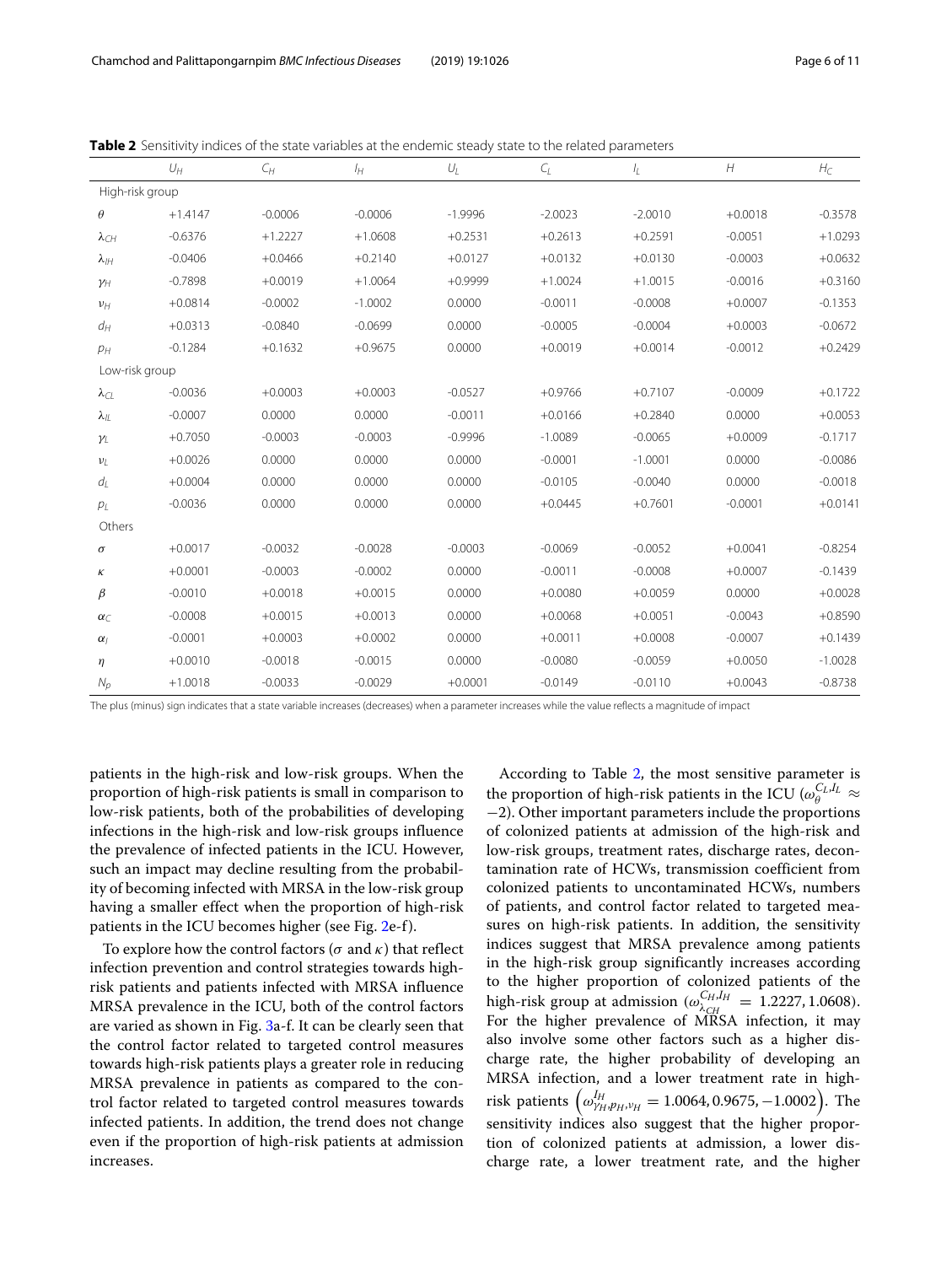

<span id="page-6-0"></span>probability of developing an MRSA infection of lowrisk patients may result in higher MRSA prevalence in the low-risk group  $(\omega_{\lambda_{CL}}^{C_L, I_L} = 0.9766, 0.7107, \omega_{\gamma_L, \nu_L}^{C_L} =$  $-1.0089, -1.0001, \omega_{\nu_L, p_L}^{I_L} = -1.0001, 0.7601$ ). Moreover, there are also some factors that may lead to the higher prevalence of MRSA in the low-risk group: the lower proportion of high-risk patients and the higher discharge rate of high-risk patients ( $\omega_{\theta}^{C_L, I_L} = -2.0023, -2.0010, \omega_{\gamma_H}^{C_L, I_L} =$ 1.0024, 1.0015). Finally, the sensitive indices suggest that the higher proportion of colonized patients in the highrisk group at admission and the higher transmission coefficient from colonized patients to uncontaminated HCWs may result in the higher prevalence of HCW contamination ( $\omega_{\lambda_{CH, \alpha_C}}^{H_C} = 1.0293, 0.8590$ ). Also, decreasing decontamination rate, control factor related to highrisk patients, and numbers of patients may significantly increase the higher prevalence of HCW contamination  $(\omega_{\sigma,\eta,N_p}^{H_C} = -0.8254, -1.0028, -0.8738).$ 

## **Discussion**

Despite advances in infection prevention and control interventions and successful control strategies, MRSA still continues to be a challenging problem causing morbidity and mortality in the ICU patients. Currently, to reduce the

spread of MRSA, many control strategies have been proposed. Some of those are for example screening patients on admission to the ICUs, implementing a contact precaution policy, isolating and cohort nursing MRSA-positive patients, decolonizing MRSA in colonized and infected patients, and limiting use of antibiotics.

In this study, a mathematical model was developed to investigate MRSA transmission among high-risk and lowrisk patients via hands of HCWs, study the influences of high-risk patients in an ICU, and explore control strategies. Previous studies have demonstrated that advanced age, MRSA colonization, use of invasive devices, prolonged length of stay, and serious underlying illness are for example possible risk factors for MRSA colonization and infection $[15-18]$  $[15-18]$ . As active surveillance and stringent control measures for all patients can be financially challenging especially for large health care institutions and can possibly impose a heavy burden on nursing time, some institutions recommend targeted surveillance and control [\[28,](#page-9-18) [29,](#page-9-19) [50\]](#page-9-38). Based on the model, we explored the effects of targeted control strategies and possible ways to reduce MRSA prevalence.

The basic reproduction number was calculated and it is approximately 0.55 in our baseline result. The result corresponds to one approximated in a preceding study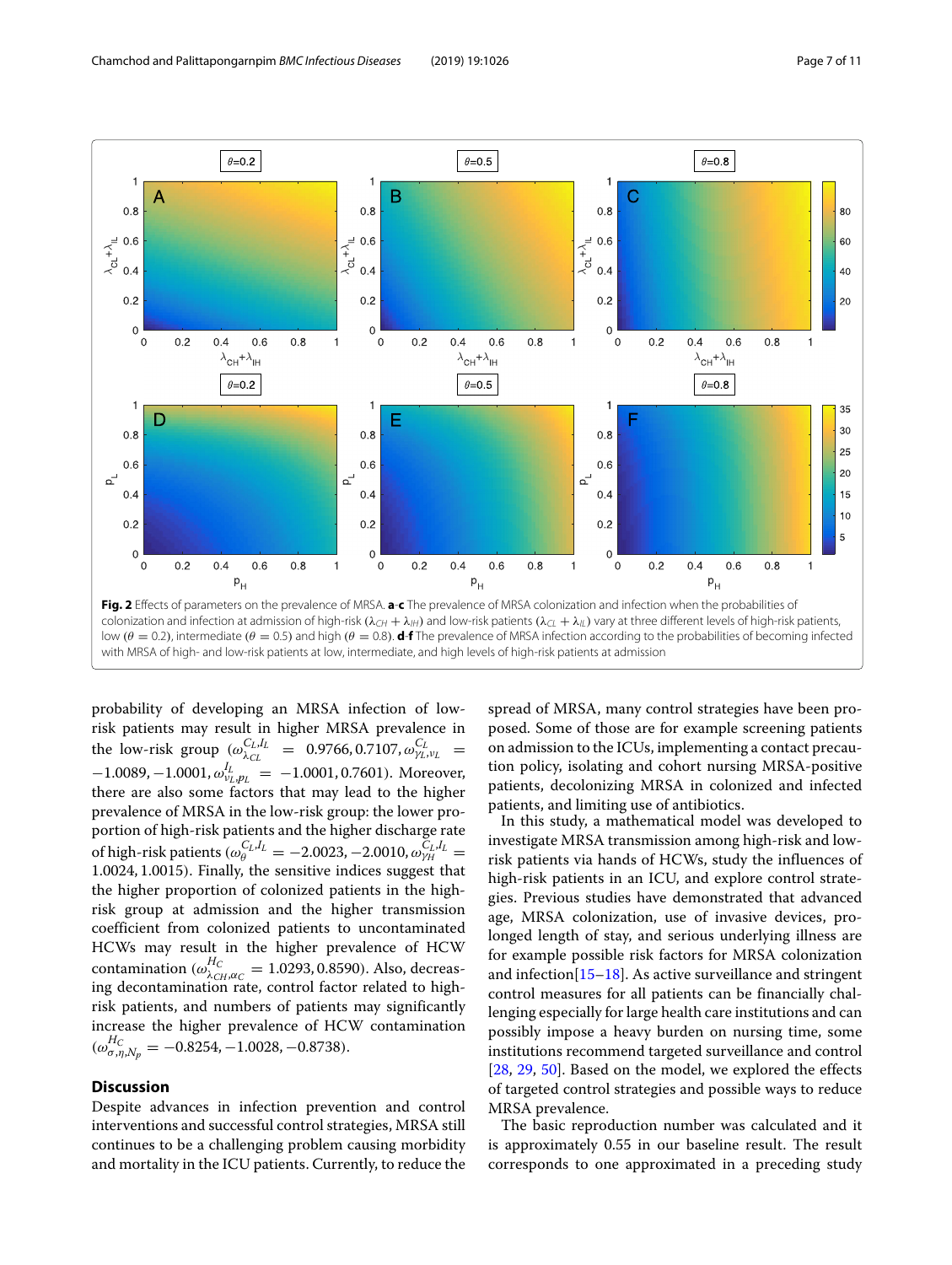

<span id="page-7-0"></span>[\[30\]](#page-9-20) but is less than 1.52 approximated in another study [\[13\]](#page-9-5). Although, the basic reproduction number is less than 1, MRSA still persists in the ICU patients due to the presence of MRSA-positive patients at admission. In this present study, MRSA prevalence is approximately 25% which leads to the acquisition rate of 10% in our baseline result. Both approximations are in possible ranges of MRSA prevalence and the acquisition rate [\[9\]](#page-9-2). Generally, the basic reproduction number can be used for not only determining whether a pathogen can persist in a population but also investigating the prevalence and severity of outbreaks. Consequently, our results suggest that there are several factors that may influence MRSA prevalence. Those factors are such as a ratio of highrisk to low-risk patients, transmission coefficients, control factors, a ratio of patients to HCWs, and treatment rates.

We further investigated the effects of high-risk patients and other control parameters on MRSA prevalence by numerical simulations. Our results suggest that the higher prevalence of MRSA is linked to the proportion of highrisk patients in an ICU, the presence of colonized and infected patients in the high-risk group, the probability of developing an MRSA infection, and a control factor

associated with high-risk patients. These results also correspond to a formula of the basic reproduction number. For example, the control factor related to targeted control measures towards high-risk patients is linked to a squared term in the basic reproduction number's formula while a control factor associated with infected patients is linked to a simple term. This corresponds to a higher impact of  $\sigma$  over  $\kappa$  on MRSA prevalence in our numerical results.

In order to explore the influences of parameters in the model, sensitivity analysis was performed. It was found that the proportion of high-risk patients in an ICU, the proportion of colonized patients at admission, treatment rates, discharge rates, decontamination rate of HCWs, transmission coefficients, and the probability of developing an MRSA infection in high-risk patients play an important role in determining MRSA prevalence in the ICU. The increasing or decreasing values of those quantities may result in the higher or lower prevalence of MRSA colonization and infection. For example, our results suggest that the higher proportion of colonized patients in each patient group at admission may lead to higher MRSA prevalence in the patient group. Hence, reducing MRSA colonization and infection on admission may dramatically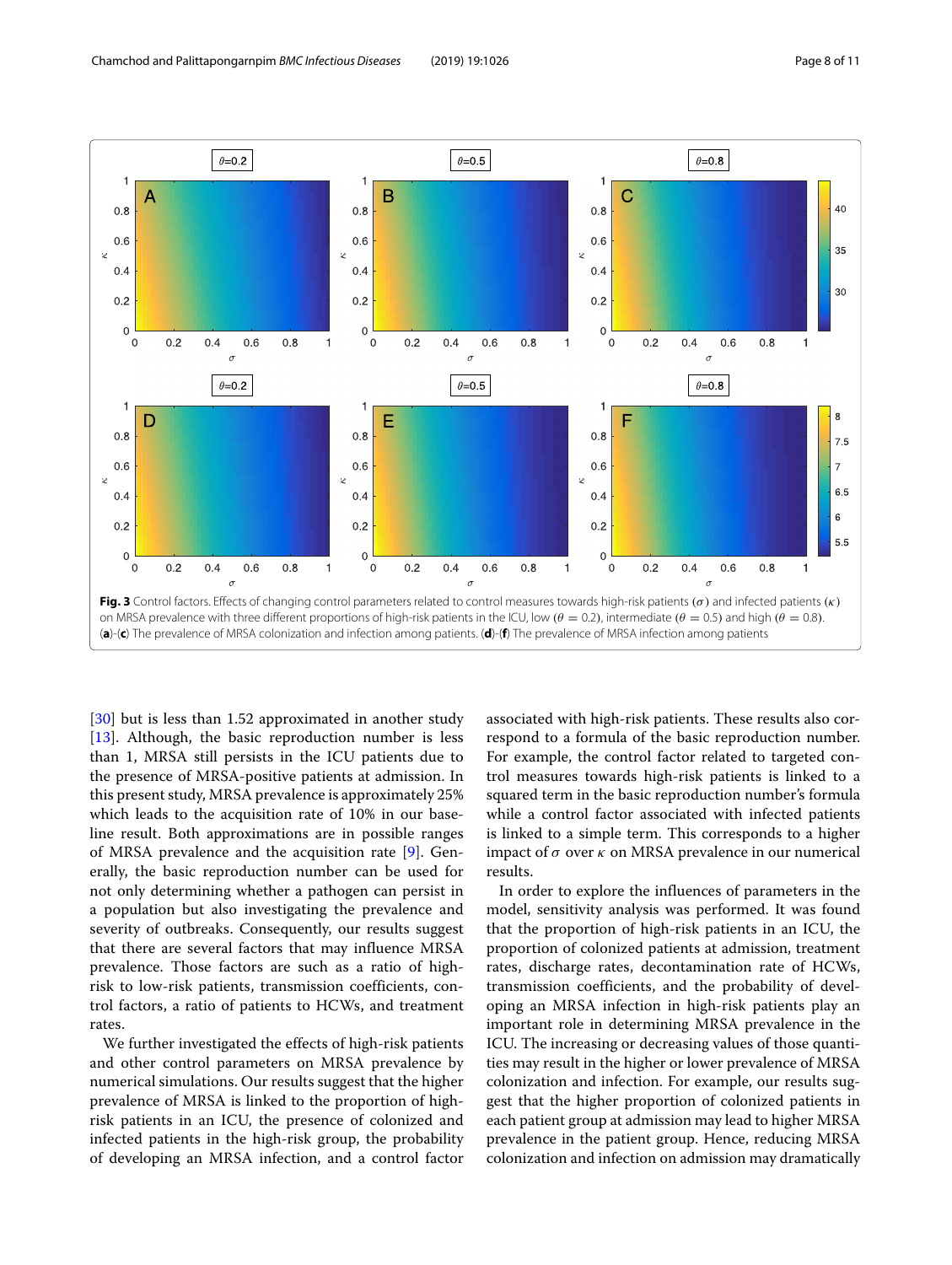lower MRSA prevalence. In addition, according to the sensitivity indices, if the probability of developing an MRSA infection in high-risk patients is high, it may result in the higher prevalence of MRSA infection. As transmission coefficients and decontamination rate also significantly affect MRSA prevalence in our sensitivity analysis and they are linked to standard control measures, the results underline how important standard measures can help reduce the prevalence. Although those aforementioned factors may play an important part in determining overall MRSA prevalence, it is unfortunate that some are not manageable and controllable. However, if there are opportunities for control improvement, our results suggest a control effort towards high-risk patients. This results from the sensitivity indices demonstrating that the control factor reflecting targeted control measures towards infected patients  $(\kappa)$  shows a smaller impact on reducing the prevalence of MRSA in comparison to the control factor reflecting targeted control measures towards high-risk patients  $(\sigma)$ . As the latter significantly helps reduce MRSA contamination in HCWs, it may consequently decrease cross-transmission among patients via hands of HCWs. In conclusion, our results from the basic reproduction number, numerical simulations, and sensitivity analysis are in agreement one another. They also correspond to preceding studies that suggest targeted surveillance and decolonization as a possible way to control MRSA with more efficient use of resources [\[29,](#page-9-19) [51,](#page-9-39) [52\]](#page-10-0).

There are several limitations in this study. Firstly, we made an assumption that colonized and infected patients cannot become fully uncolonized in the model which is not in agreement with some preceding reports that suggest a much lesser extent of MRSA in ICU patients [\[53,](#page-10-1) [54\]](#page-10-2) and hence it may lead to an overestimate of MRSA prevalence. Secondly, an assumption that the probability of successful colonization and the average contact number between HCWs and patients are not different between high-risk and low-risk patients may also result in an overestimate of MRSA prevalence in low-risk patients. Thirdly, we did not take into account MSSA which may have a potential impact on MRSA prevalence. As hospitals may have different control strategies and some ICUs may have different endemic rates of MRSA and different characteristics, our findings only suggest possible results for some ICU settings. Other scenarios such as a highly endemic setting or a lower endemic setting that affects ranges of parameters may need further investigations.

All in all, we believe that this study will help emphasize the influences of high-risk patients in an ICU, suggest important factors of the MRSA prevalence, and highlight the positive effects of control strategies towards high-risk patients.

## **Conclusions**

The findings of this study suggest that the proportion of high-risk patients in an ICU and the proportion of colonized and infected patients in the high-risk group at admission may play an important role on MRSA prevalence. In addition, control strategies that significantly help reduce MRSA cross-transmission in high-risk patients may help reduce overall MRSA prevalence.

#### **Abbreviations**

HCW: Health care worker; ICU: Intensive care unit; LOS: Length of stay; MRSA: Methicillin-resistant Staphylococcus aureus

### **Acknowledgements**

We would like to thank both reviewers of this article for valuable suggestions.

#### **Authors' contributions**

FC and PP designed the study. FC developed the model, performed the analytic calculations, carried out the numerical simulations, interpreted the results, and wrote the manuscript. Both FC and PP read and approved the final manuscript.

#### **Funding**

We would like to thank the Research Fund for DPST Graduate with First Placement (02/2557) for the equipment and software support. The funding body had no role in the study design, analysis and interpretation of results nor in writing the manuscript.

#### **Availability of data and materials**

All data generated or analysed during this study are included in this published article.

#### **Ethics approval and consent to participate**

Not applicable.

#### **Consent for publication**

Not applicable.

#### **Competing interests** The authors declare that they have no competing interests.

#### **Author details**

<sup>1</sup> Department of Mathematics, Faculty of Science, Mahidol University, Bangkok, Thailand. 2Department of Microbiology, Faculty of Science, Mahidol University, Bangkok, Thailand.

## Received: 10 June 2019 Accepted: 11 November 2019 Published online: 03 December 2019

#### **References**

- <span id="page-8-0"></span>1. Inweregbu K, Dave J, Pittard A. Nosocomial infections. Contin Educ Anaesth Crit Care Pain. 2005;5:14–7.
- <span id="page-8-1"></span>2. Haque M, Sartelli M, McKimm J, Bakar MA. Health care-associated infections-an overview. Infect Drug Resist. 2018;11:2321–33.
- <span id="page-8-2"></span>3. Di Bonito M, Caiaszzo S, Iannazzone M, et al. Prognostic differences between VAP for Acinetobacter baumanii and VAP from other microorganisms. Transl Med UniSa. 2012;3:15–21.
- <span id="page-8-3"></span>4. Joaquin NMQ, Diekema DJ, Perencevich EN, et al. Long-term risk for readmission, methicillin-resistant Staphylococcus aureus (MRSA) infection, and death among MRSA-colonized veterans. Antimicrob Agents Chemother. 2013;57:1169–72.
- <span id="page-8-4"></span>5. Klevens RM, Morrison MA, Nadie J, et al. Invasive methicillin-resistant Staphylococcus aureus infections in the United States. JAMA. 2007;298: 1763–71.
- <span id="page-8-5"></span>6. Shorr AF, Myers DE, Huang DB, et al. A risk score for identifying methicillin-resistant Staphylococcus aureus in patients presenting to the hospital with pneumonia. BMC Infect Dis. 2013;13:268.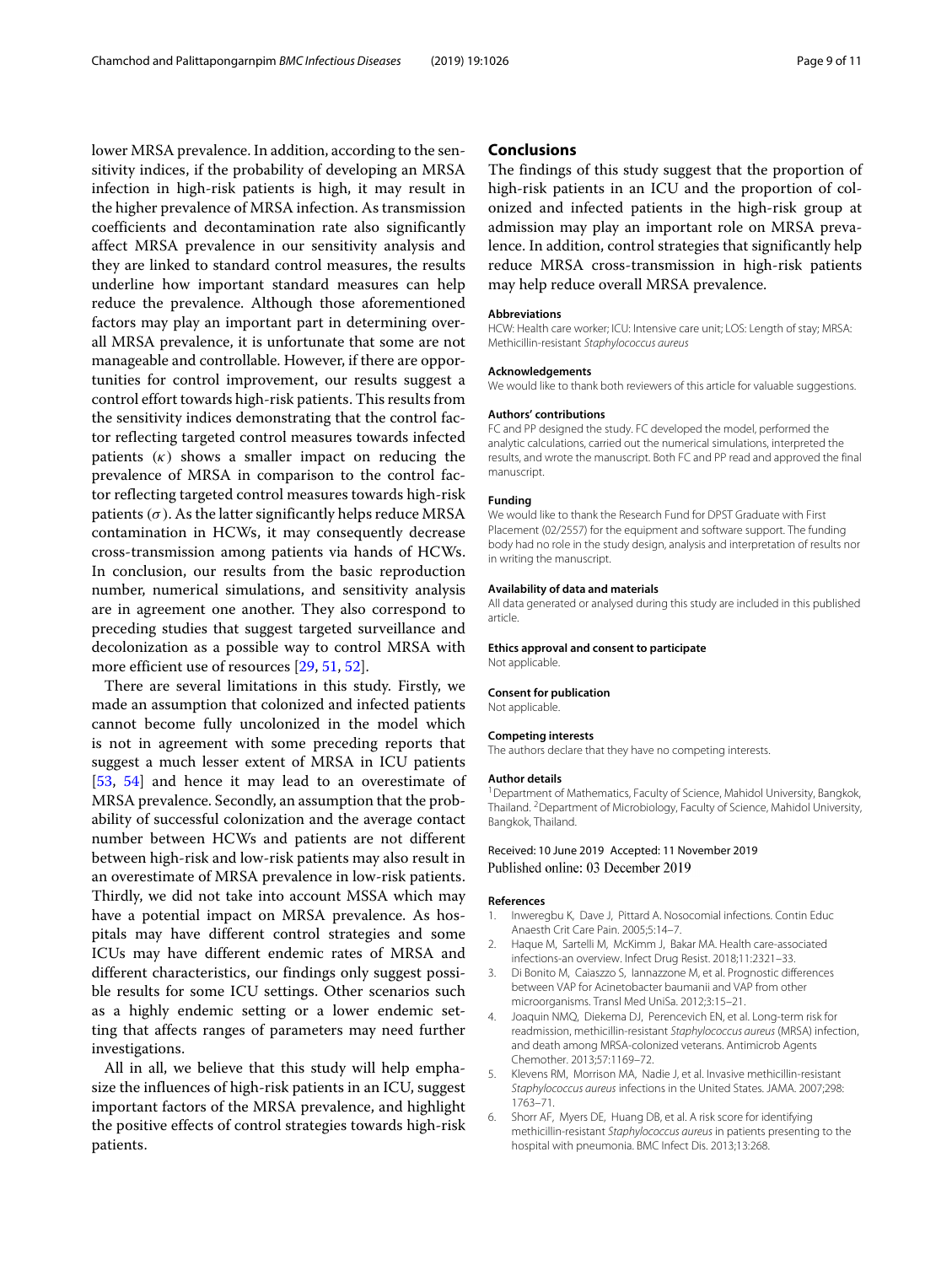- <span id="page-9-0"></span>7. Kaur DC, Chate SS. Study of antibiotic resistance pattern in methicillin resistant Staphylococcus aureus with special reference to newer antibiotic. J Glob Infect Dis. 2015;7:78–84.
- <span id="page-9-1"></span>8. Peterson LR, Schora DM. Methicillin-Resistant Staphylococcus aureus control in the 21st century: laboratory involvement affecting disease impact and economic benefit from large population. J Clin Microbiol. 2016;54:2647–54.
- <span id="page-9-2"></span>Hassoun A, Linden PK, Friedman B. Incidence, prevalence, and management of MRSA bacteremia across patient populations-a review of recent developments in MRSA management and treatment. Crit Care. 2017;21:211.
- <span id="page-9-3"></span>10. Ewans TM, Ortiz CR, LaForce FM. Prevention and control of nosocomial infection in the intensive care unit. In: Irwin RS, Cerra FB, editors. Intensive Care Medicine. New York: Lippincott-Raven; 1999. p. 1074–80.
- 11. Bloemendaal ALA, Jansen WMT, Vriens MR, et al. Acquisition and cross-transmission of Staphylococcus aureus in European intensive care units. Infect Control Hosp Epidemiol. 2009;30:117–24.
- <span id="page-9-4"></span>12. Majumdar SS, Padiglione AA. Nosocomial infections in the intensive care unit. Anaesth Intens Care. 2012;13:204–8.
- <span id="page-9-5"></span>13. Grundmann H, Hori S, Winter B, et al. Risk factors for the transmission of methicillin-resistant Staphyloccus aureus in an adult intensive care unit: fitting a model to the data. J Infect Dis. 2002;185:481–8.
- <span id="page-9-6"></span>14. Cadena J, Thinwa J, Water EA, et al. Risk factors for the development of active methicillin-resistant Staphyloccus aureus (MRSA) infection in patients colonized with MRSA at hospital admission. Am J Infect Control. 2016;44:1617–21.
- <span id="page-9-37"></span>15. Safdar N, Maki DG. The commonality of risk factors for nosocomial colonization and infection with antimicrobial-resistant Staphylococcus aureus, Enterococcus, gram-negative Bacilli, Clostridium difficile, and Candida. Ann Intern Med. 2002;136:834–44.
- 16. Vincent JL. Nosocomial infections in adult intensive-care units. Lancet. 2003;361:2068–77.
- <span id="page-9-9"></span>17. Oztoprak N, Cevik MA, Akinci E, et al. Risk factors for ICU-acquired methicillin-resistant Staphylococcus aureus infections. Am J Infect Control. 2006;34:1–5.
- <span id="page-9-7"></span>18. Guggenbichler JP, Assadian O, Boeswald M, Kramer A. Incidence and clinical implication of nosocomial infections associated with implantable biomaterials-catheters, ventilator-associated pneumonia, urinary tract infections. GMS Krankenhhyg Interdiszip. 2011;6:18.
- <span id="page-9-8"></span>19. Vigil DI, Harden WD, Hines AE, et al. Risk of MRSA infection in patients with intermitten versus persistent MRSA colonisation. Infect Control Hosp Epidemiol. 2005;36:1292–7.
- <span id="page-9-10"></span>20. Graffunder EM, Venezia RA. Risk factors associated with nosocomial methicillin-resistant Staphylococcus aureus (MRSA) infection including previous use of antimicrobials. J Antimicrob Chemother. 2002;49: 999–1005.
- <span id="page-9-11"></span>21. McKinnell JA, Miller LG, Eells SJ, et al. A systematic literature review and meta-nalysis of factors associated with MRSA colonisation at time of hospital or ICU admission. Infect Control Hosp Epidemiol. 2013;34: 1077–86.
- <span id="page-9-12"></span>22. Catry B, Latour K, Jans B, et al. Risk factors for methicillin-resistant Staphylococcus aureus: a multi-laboratory study. PLoS ONE. 2014;9:e89579.
- <span id="page-9-13"></span>23. Gupta K, Martinello RA, Young M, et al. MRSA nasal carriage patterns and the subsequent risk of conversion between patterns, infection, and death. PLoS ONE. 2013;8:e53674.
- <span id="page-9-14"></span>24. Ofner-Agostini M, Varia M, Johnston L, et al. Infection control and antimicrobial restriction practices for antimicrobial-resistant organisms in Canadian tertiary care hospitals. Am J Infect Control. 2007;35:563–8.
- <span id="page-9-15"></span>25. Huskins WC, Huckabee CM, OGrady NP, et al. Intervention to reduce transmission of resistant bacteria in intensive care. N Engl J Med. 2011;364:1407–18.
- <span id="page-9-16"></span>26. Calfee DP, Salgado CD, Milstone AM, et al. Strategies to prevent methicillin-resistant Staphylococcus aureus transmission and infection in acute care hospitals 2014 update. Infect Control Hosp Epidemiol. 2014;35: 772–96.
- <span id="page-9-17"></span>27. Brown J. Contact precautions for methicillin-resistant Staphylococcus aureus: are they still valuable? Curr Emerg Hosp Med Rep. 2014;2:189–95.
- <span id="page-9-18"></span>28. Kock R, Becker K, Cookson B, et al. Systematic literature analysis and review of targeted preventive measures to limit healthcare-associated infections by methicillin-resistant Staphylococcus aureus. Euro Surveill. 2014;19:23–49.
- <span id="page-9-19"></span>29. Harris AD, Furuno JP, Roghmann M, et al. Targeted surveillance of methicillin-resistant Staphylococcus aureus and its potential use to guide empiric antibiotic therapy. Antimicrob Agents Chemother. 2010;54: 3143–8.
- <span id="page-9-20"></span>30. McBryde ES, Pettitt AN, McElwain DLS. A stochastic mathematical model of methicillin-resistant Staphylococcus aureus transmission in an intensive care unit: predicting the impact of interventions. J Theor Biol. 2007;245: 470–81.
- <span id="page-9-21"></span>31. Haber M, Levin BR, Kramarz P. Antibiotic control of antibiotic resistance in hospitals: a simulation study. BMC Infect Dis. 2010;10:254.
- <span id="page-9-36"></span>32. McBryde ES, Bradley LC, Whitby M, et al. An investigation of contact transmission of methicillin-resistant textitStaphylococcus aureus. J Hosp Infect. 2004;58:104–8.
- <span id="page-9-22"></span>33. Chamchod F, Ruan S. Modeling the spread of methicillin-resistant Staphylococcus aureus in nursing homes for elderly. PLoS ONE. 2012;7: e29757.
- 34. Wang X, Panchanathan S, Chowell G. A data-driven mathematical model of CA-MRSA transmission among age groups: evaluating the effect of control interventions. PLOS Comput Biol. 2013;9:e1003328.
- 35. Simon CP, Percha B, Riolo R, Foxman B. Modeling bacterial colonization and infection routhes in health care settings: analytic and numerical approaches. J Theor Biol. 2013;334:187–99.
- <span id="page-9-23"></span>36. Beauparlant M, Smith R. A metapopulation model for the spread of MRSA in correctional facillities. Infect Dis Model. 2016;1:11–27.
- <span id="page-9-24"></span>37. D'Agata EMC, Webb GF, Horn MA, et al. Modeling the invasion of community-acquired methicillin-resistant Staphylococcus aureus into hospitals. Clin Infect Dis. 2009;48:274–84.
- <span id="page-9-25"></span>38. Ding W, Webb GF. Optimal control applied to community-acquired methicillin-resistant Staphylococcus aureus in hospitals. J Biol Dynam. 2017;11:65–78.
- <span id="page-9-28"></span>39. Wernitz MH, Swidsinski S, Weist K, et al. Effectiveness of a hospital-wide selective screening programme for methicillin-resistant Staphylococcus aureus (MRSA) carriers at hospital admission to prevent hospital-acquired MRSA infections. Clin Microbiol Infect. 2005;11:457–65.
- <span id="page-9-29"></span>40. Evans RS, Wallace CJ, Lloyd JF, et al. Rapid identification of hospitalized patients at high risk for MRSA carriage. J Am Med Inform Assoc. 2008;15: 506–12.
- <span id="page-9-30"></span>41. Fraser S, Brady RB, Graham C, et al. Methicillin-resistant Staphylococcus aureus in surgical patients: identification of high-risk populations for the development of targeted screening programmes. 92. 2010311–5.
- <span id="page-9-31"></span>42. Wang F, Chen Y, Chen T, et al. Risk factors and mortality of nosocomial infections of methicillin-resistant Staphylococcus aureus in an intensive care unit. 26. 201182–8.
- <span id="page-9-32"></span>43. Patel DA, Shorr AF, Chastre J, et al. Modeling the economic impact of linezolid versus vancomycin in confirmed nosocomial phenumonia caused by methicillin-resistant Staphylococcus aureus. Crit Care. 2014;18: R157.
- <span id="page-9-33"></span>44. Haddadin AS, Fappiano SA, Lipsett PA. Methicillin-resistant Staphylococcus aureus (MRSA) in the intensive care unit. Postgrad Med J. 2002;78:385–92.
- <span id="page-9-34"></span>45. Casapao AM, Lodise TP, Davis SL, et al. Association between vancomycin day 1 exposure profile and outcomes among patients with methicillin-resistant Staphylococcus aureus infective endocarditis. Antimicrob Agents Chemother. 2015;59:2978–85.
- <span id="page-9-35"></span>46. Libert M, Elkholti M, Massaut J, et al. Risk factors for methicillin resistance and outcome of Staphylococcus aureus bloodsteam infection in a Belgian university hospital. J Hosp Infect. 2008;68:17–24.
- 47. Haber M, Levin BR, Kramarz P. Antibiotic control of antibiotic resistance in hospitals. BMC Infect Dis. 2010;10:254.
- <span id="page-9-26"></span>48. van den Driessche P, Watmough J. Reproduction numbers and sub-threshold endemic equilibria for compartmental models of disease transmission. Math Biosci. 2002;285:29–48.
- <span id="page-9-27"></span>49. Chitnis N Hyman JM, Cushing JM. Determining important parameters in the spread of malaria through the sensitivity analysis of a mathematical model. Bull Math Biol. 2008;70:1272–96.
- <span id="page-9-38"></span>50. Hidron AI, Kourbatova EV, Halvosa JS, et al. Risk factors for colonization with methicillin-resistant Staphyloccous aureus (MRSA) in patients admitted to an urban hospital: emergence of community-associated MRSA nasal carriage. Clin Infect Dis. 2005;41:159–66.
- <span id="page-9-39"></span>51. Deeny SR, Cooper BS, Cookson B, et al. Targeted versus universal screening and decolonization to reduce healthcare-associated